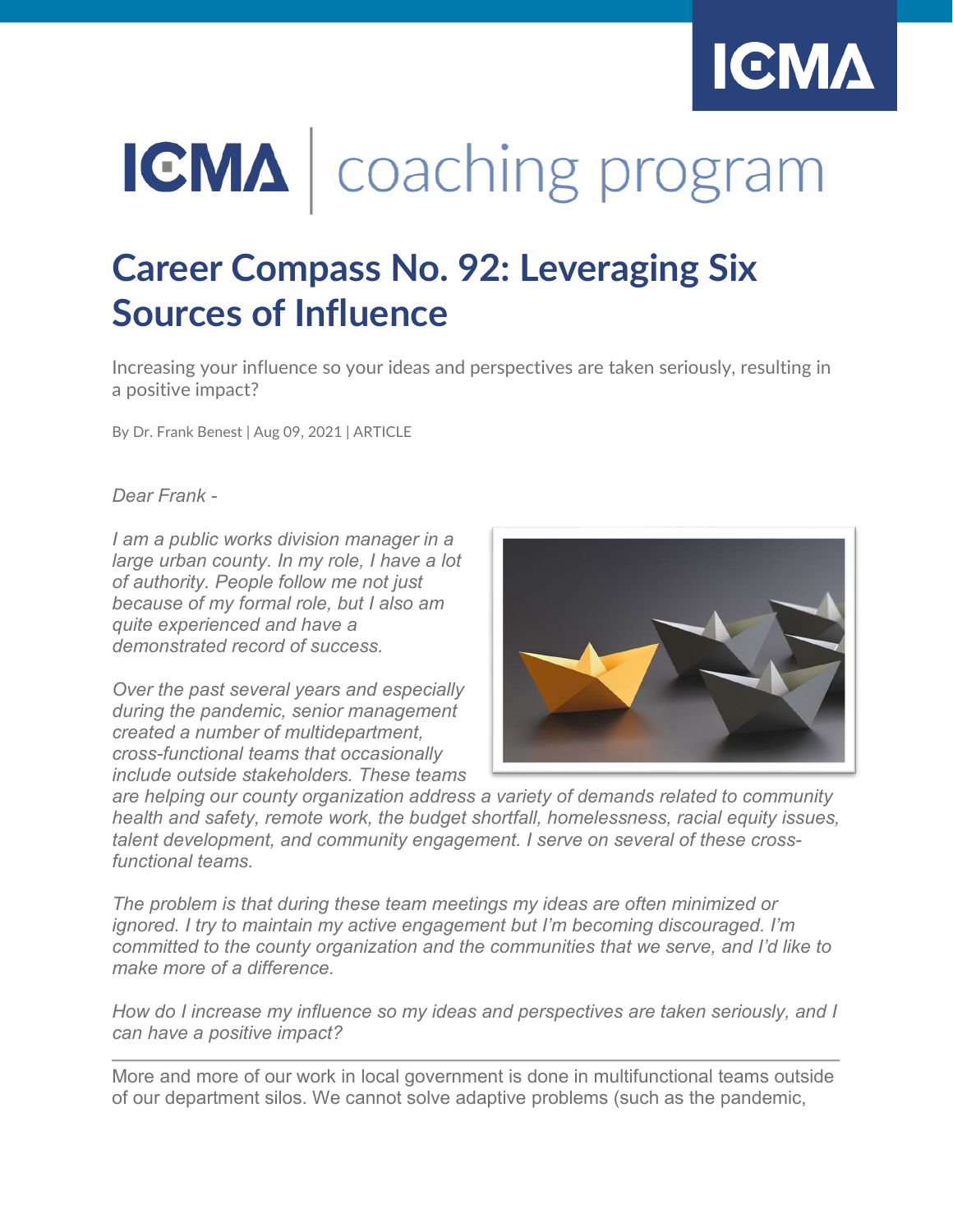racial justice, affordable housing, climate protection, or automation of service delivery) in our silos. The problems are too big and complex with few if any right or wrong answers. We need to engage different departments and outside stakeholders. I congratulate you for wanting to make a positive contribution in these cross-cutting team settings. The challenge for you is that your formal authority and expertise are not sufficient.

When you cross a boundary from your public works department and join a multidepartment team, you lose authority and control. Others do not have to follow. Therefore, you must increase and leverage other forms of influence.

#### *"YOUR FORMAL AUTHORITY AND EXPERTISE ARE NOT SUFFICIENT."*

## **What Is Influence?**

Influence is defined as the capacity to effect the actions, behaviors, opinions or development of others.

I believe that influence is more important than formal authority. Your positional authority as a manager can only force a minimal level of compliance and performance from others. Followers decide to follow or not to follow.

### **Management vs. Leadership**

Management is based on one's formal authority as a manager. Management attempts to direct and control people through structure and systems in order to increase efficiency in the pursuit of organizational goals. Managers typically ask "what," "how," and "when." At its worst, management treats employees as means to an end.

Leadership is based on one's interpersonal attributes (I would even suggest one's moral or spiritual attributes). It has nothing to do with position. You can lead from any place. Leadership attempts to win the hearts and minds of others. Instead of directing and controlling, leaders attempt to facilitate collaboration and contributions in pursuit of shared goals. Leaders typically ask about "why" and "where are we going." Leaders see their responsibility as developing employees and bringing out the best in them. Good leaders grow more leaders.

Management tries to direct and control. Leadership tries to exert positive influence.

Leadership is about starting conversations, convening people, facilitating problemsolving and mobilizing action, all in an environment where there are no right or wrong solutions and every group can block you.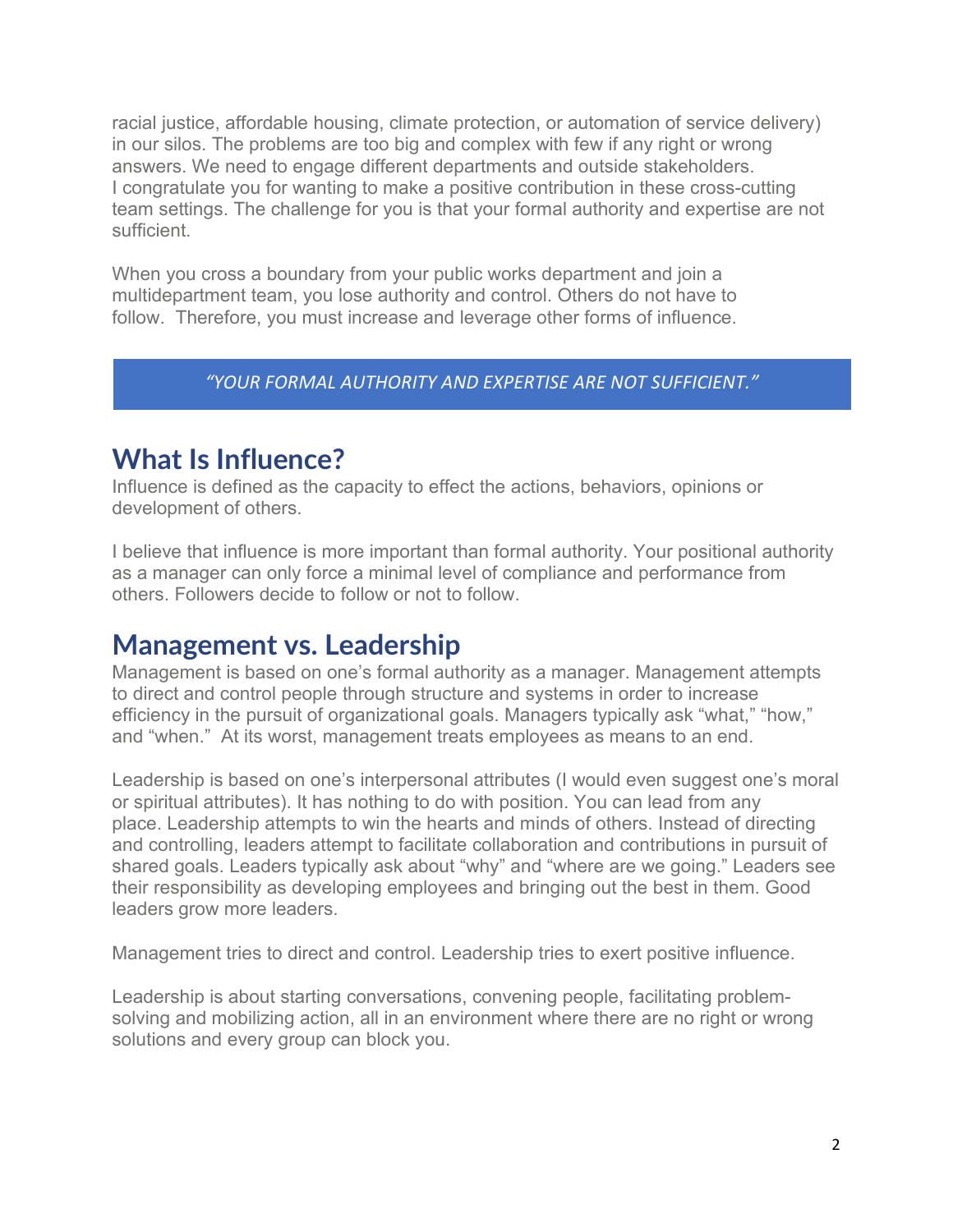To address the big challenges of the day, we cannot rely solely on management. We need both good management and good leadership.

If leadership is about influence, what are different sources of influence and how do you leverage them?

**Leveraging Six Sources of Influence**

I have identified six different sources of influence that you can leverage in making a positive difference as a leader.

#### **1. Formal Authority**

Formal authority is based on your position in the organization. As public works division manager, you have the ability to direct people under your command to accomplish certain tasks. In doing so, you identify goals for the group, provide resources to employees, reward them for good performance, and ultimately may discipline them for poor performance or noncompliance. Again, this type of coercive power by itself can only produce a minimal level of positive results.

Ways to enhance formal authority

• To enhance your formal authority, you can of course seek and secure a promotion to a more senior level of management. However, the best way to achieve more positive results is to combine formal authority with other forms of influence (see below).

#### **2. Technical Expertise**

Another source of influence is your subject matter expertise. As you indicated, your public works division employees follow you because "you have a record of success." Up to a certain point, your direct reports will tend to follow you if you are an expert in the work and you know how to solve technical problems.

However, in addressing adaptive challenges where there are no easy answers and all groups have different values and preferred solutions, expertise is somewhat important but insufficient. As a source of influence, expertise is limited if it is not complemented by "soft" people or leadership skills.

Ways to enhance technical expertise

• Technical expertise can be enhanced by further training and professional education, especially as the world changes and becomes more complex and uncertain. For instance, as environmental sustainability and climate protection become bigger issues, public works professionals need to further develop their expertise in these areas.

*"FOLLOWERS DECIDE TO FOLLOW OR NOT TO FOLLOW."*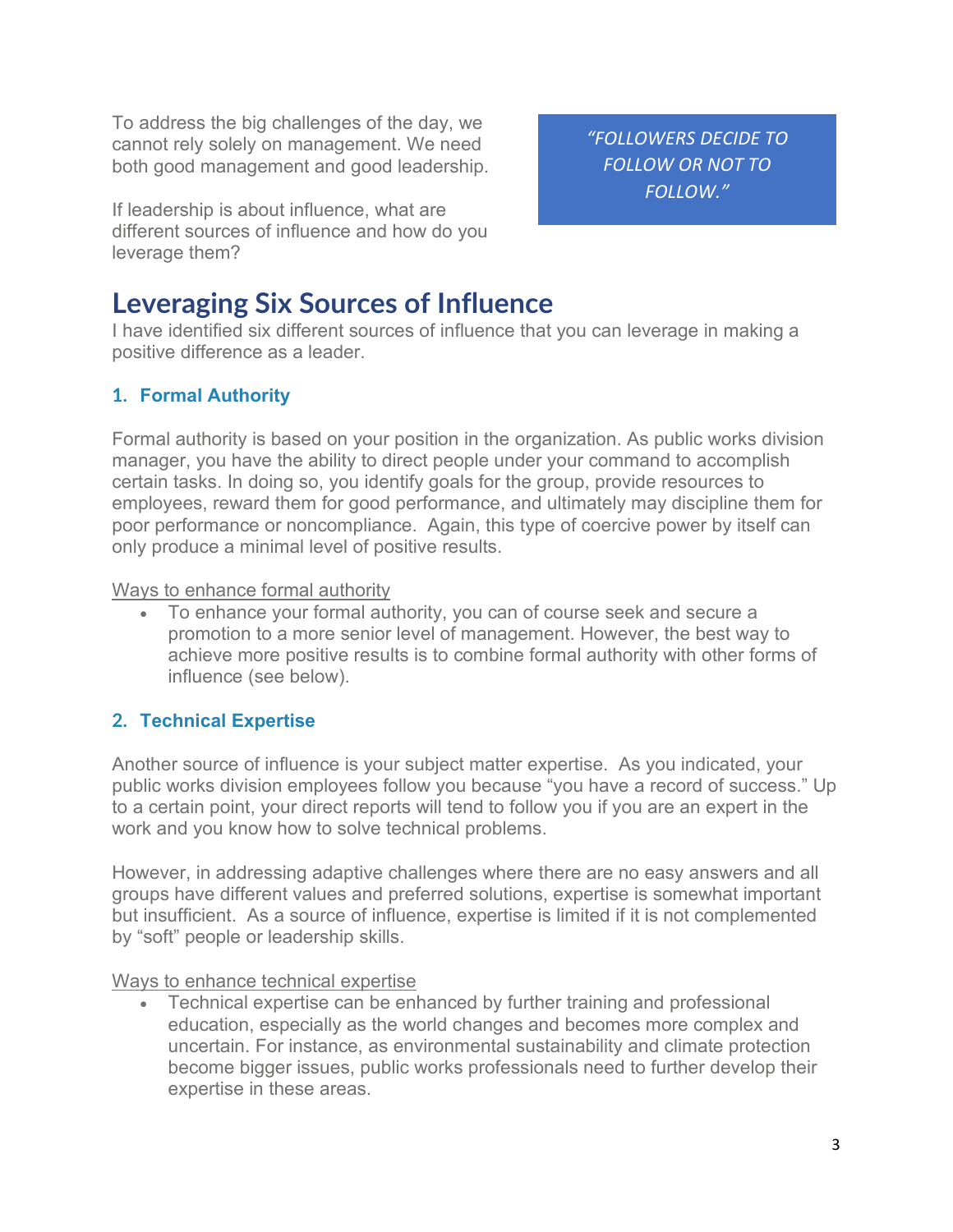- To become more influential on any multifunctional team, you might also want to research and become more knowledgeable about the areas of focus for the team. For example, if your team is focusing on equity and inclusion issues for your organization, you should do more professional reading on the topic, attend a workshop or two, interview some key informants, and research best practices.
- As the management guru Gary Hamel asks, "Are we learning as fast as the world is changing?"

#### **3. Organizational Competency**

A third source of influence is organization competency, which is the knowledge of "how things are done around here." In a complex organization, a person with organizational competency knows who to go to in order to get resources, overcome obstacles, cut redtape, or influence higher-ups. These other colleagues are scattered throughout the organization and serve as key influencers, communicators, and problem solvers. If you

*"ARE WE LEARNING AS FAST AS THE WORLD IS CHANGING?"*

know how to make the organization apparatus work for the team, you will be valued by team members and are going to have some influence.

Ways to enhance organizational competency

• To enhance organizational competency, you need to pay attention to who gets things done throughout the organization. These may

not be people necessarily in formal management roles. They are informal "go-to" people who can make things happen. To increase your organization competency, you might want to develop an organizational "map" in your head or in writing, identifying the location of these key individuals and what value they can provide. They could be situated in the finance, HR or community development departments, or in the administrator or manager's office.

- While you may know who to go to, it does not mean you can actually secure their help in solving some of the team's problems. To secure their active assistance, you need an ongoing relationship and rapport with them (see below).
- To create an organizational map and to secure the help of these go-to people, you may need some coaching. Informal or formal coaches can be trusted colleagues, bosses/mentors, or sponsors (see [Career Compass No. 48: How Do](https://icma.org/articles/article/career-compass-no-48-how-do-i-benefit-coach)  [I Benefit From a Coach?\)](https://icma.org/articles/article/career-compass-no-48-how-do-i-benefit-coach). These coaches can provide advice on how to navigate the organizational bureaucracy to get what the team needs and thus, in the process, increase your influence with the team.

#### **4. Relationship/Connection**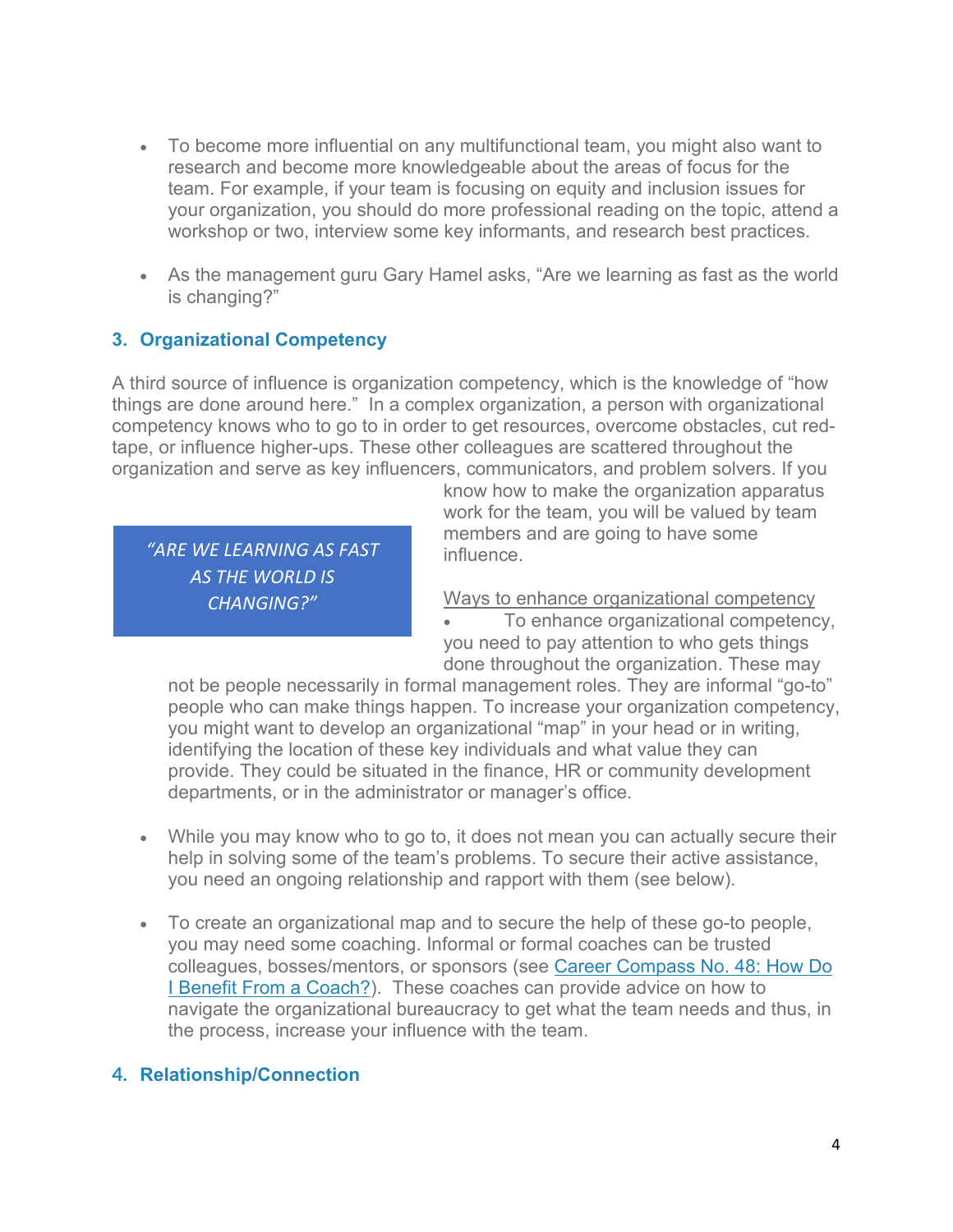It is my belief that relationship and connection are the critical sources of influence. If you create relationship with people inside and outside the organization, they will tend to consider your perspectives and ideas more seriously and will be more likely to follow you.

Creating relationship must be a conscious strategy and requires that you devote your limited time and energy to the effort. Relationships are even more important when you exit your department silo, cross boundaries, and collaborate with others on multifunctional teams or groups including outside stakeholders.

#### *"RELATIONSHIP AND CONNECTION ARE THE CRITICAL SOURCES OF INFLUENCE."*

Of course, these relationships are not only instrumental in helping you achieve your goals, but they also create meaning for you and enhance your life. We spend the majority of our waking hours doing work so why not have positive relationships that enrich us.

#### Ways to enhance relationship/connection

To create relationship and connect with others:

- Spend time and energy on forging ties with others.
- Find one-to-one opportunities to engage in conversations, either in person or remotely (see Career Compass No. 61: [Leadership Is the Art of Conversation\)](https://icma.org/articles/article/career-compass-no-61-leadership-art-conversation).
- Ask team mates questions about their non-working lives (family, leisure pursuits, sports, travel plans); identify common interests (see [Career Compass No.](https://icma.org/articles/article/career-compass-no-79-leading-connecting)  79: [Leading By Connecting\)](https://icma.org/articles/article/career-compass-no-79-leading-connecting).
- Check in with others; ask about their work (their projects, what is working well, what is challenging, what they are learning, how they are coping in working from home).
- Explore in your conversations with others what motivates them; then frame your ideas in different ways so the ideas resonate more strongly.
- Provide any resources or support or just a friendly ear.
- Ask in team meetings questions, such as:
	- o Why is this project important to you?
	- o What does success look like to you?
	- o How might we . . ?
	- o What is your idea?
	- o What are one or two steps forward?
- Listen and acknowledge what you hear (even if you may not agree). As Dan Rockwell says, "listening multiplies your influence." (*Leadership Freak* blog, ["Anticipation as Leadership Advantage,](https://leadershipfreak.blog/2017/08/04/anticipation-as-leadership-advantage/)" August 4, 2017.)
- Share some vulnerability ("I made a mistake." "I don't know how to proceed." I need your help."). Vulnerability creates connection and trust (see Career Compass No. 32: [The Power of Vulnerability\)](https://icma.org/articles/article/career-compass-no-32-power-vulnerability).
- Trust others to engender trust (see Career [Compass No. 42: Trust Me!\)](https://icma.org/articles/article/career-compass-no-42-trust-me)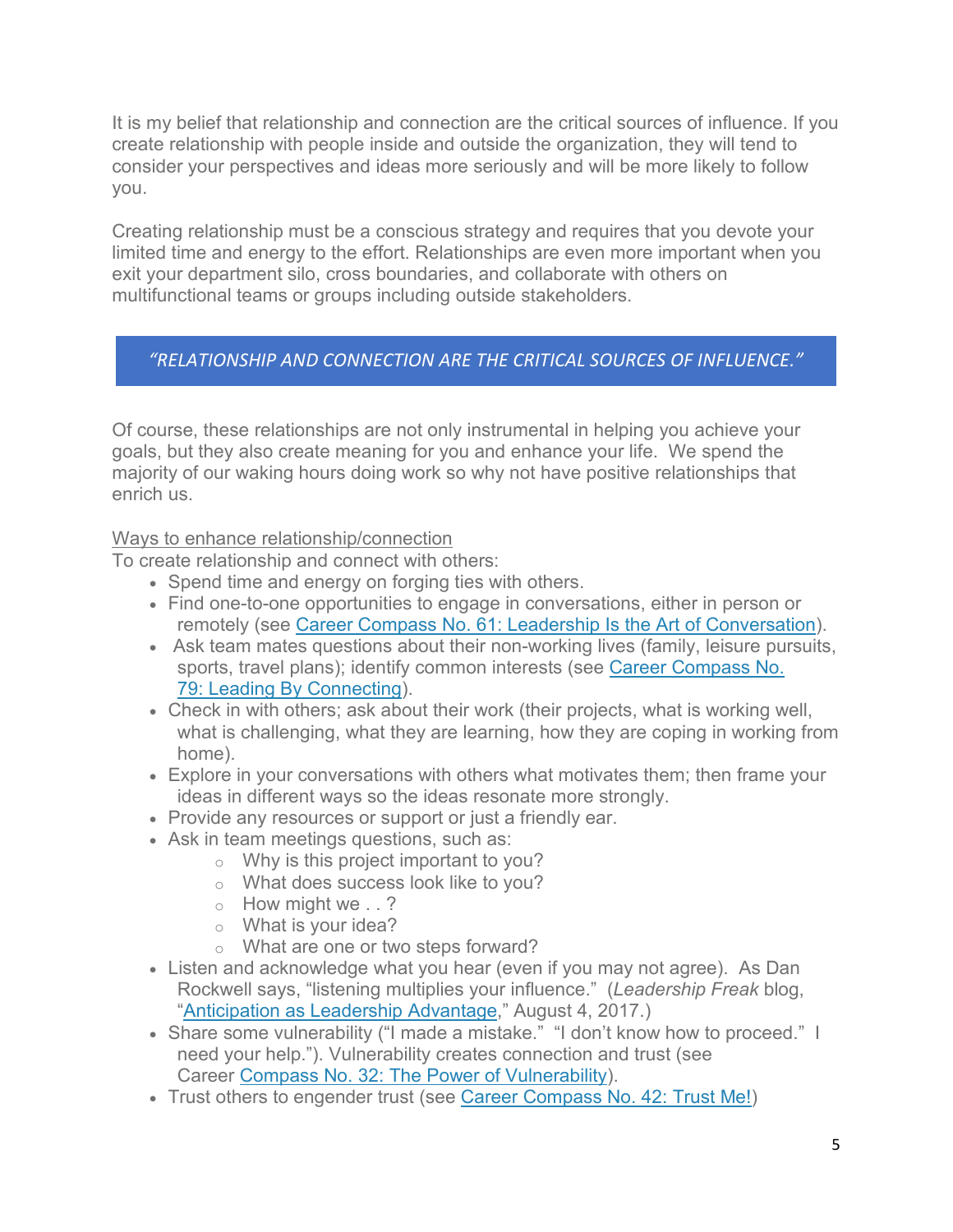#### **5. Referent Influence**

If you can leverage your network of relationships with others for the good of the team, you have what I call "referent" influence. You have this kind of influence if colleagues perceive your connection to others who clearly have influence. For instance, if you have a relationship with neighborhood or business group leaders or the county sheriff, or in your case the public works director, you can engage these potential stakeholders in support of the team's efforts and thus enhance your value and influence with team members.

To leverage your referent power, you may be able to schedule meetings with your contacts, secure their ideas and support, or even attract their resources. If they are influential themselves, they may serve as one of the "faces" of the project. For example, our homelessness team in Palo Alto, California, was able to engage faith and business leaders to support a homeless multiservice center and supportive housing project. With this kind of support, it was difficult for the city councilmembers to oppose the project.

#### Ways to enhance referent influence

• To enhance and leverage referent power, you must be on the lookout for potential "influencers" inside and outside the organization. You can make your own introduction or ask your boss, a colleague or coach to make an introduction so you can have an initial conversation. Your goal is to identify the interests of the other party, share some of yourself, and create a connection. Since expanding and then leveraging your network takes time and energy, you must strategize and prioritize who will benefit your work. Then meet one new contact a month. Make sure to keep in contact and

support their efforts whenever possible. Relationship involves *mutual* support and benefit.

• Again, building a network of relationships is instrumental in terms of your work goals but also enriches your life.

*"RELATIONSHIP INVOLVES MUTUAL SUPPORT AND BENEFIT."*

#### **6. Your "Best Self"**

The final source of power is sampling striving to be your "best self." You can exert the influence of your "best self" by showing up to work with a positive mindset. Ask yourself, am I showing up to:

- **Serve others.**
- Look forward (not backward).
- **EXA** Listen and acknowledge what I hear.
- Demonstrate empathy (see Career Compass No. 86: [Empathy Is a Superpower\)](https://icma.org/articles/article/career-compass-no-86-empathy-superpower).
- **Encourage and support others.**
- **Provide resources to others.**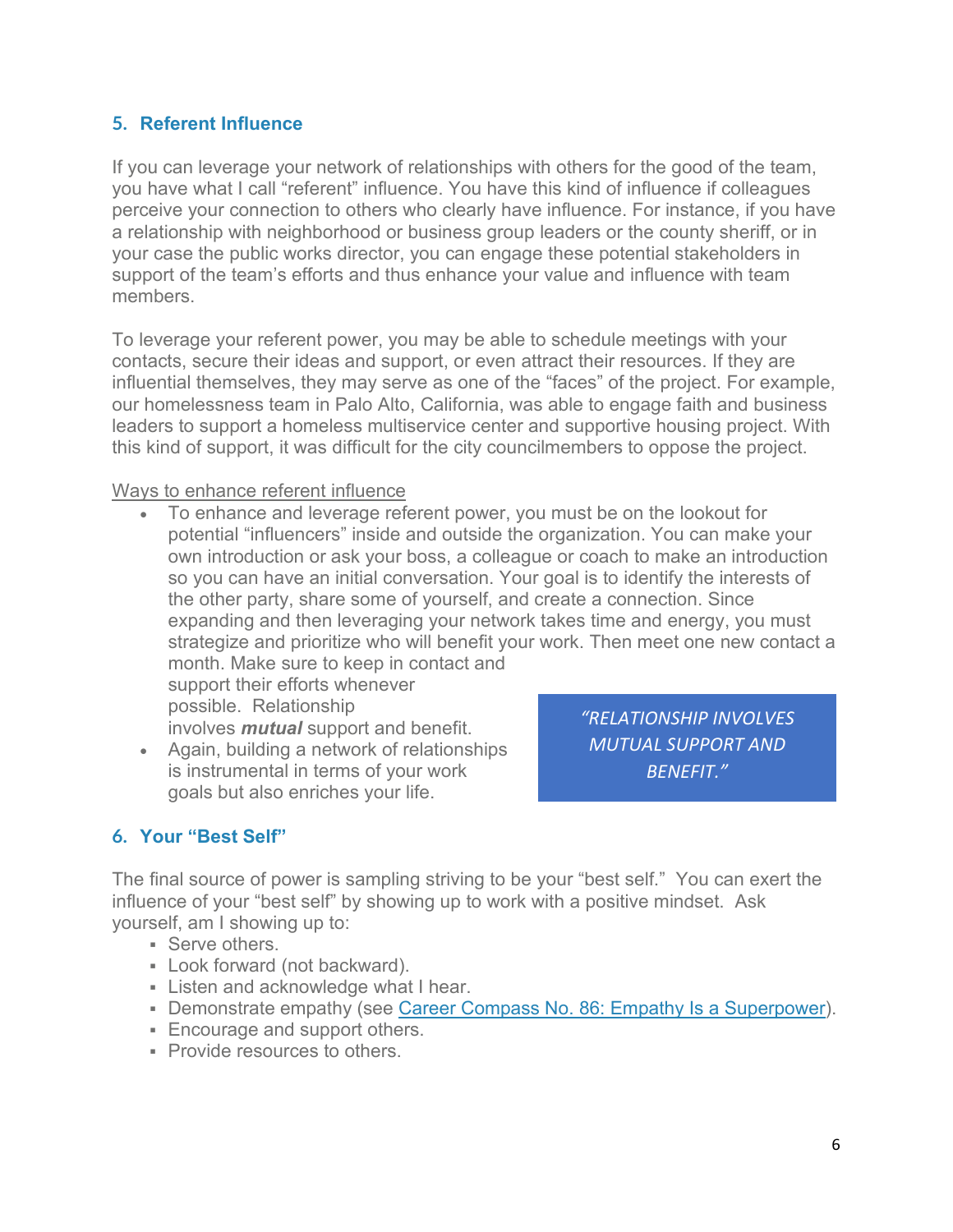Everyone is now more likely than ever to be distracted. Therefore, consciously show up to be fully present and serve. This attitude and related behaviors will help you exert positive influence.

Another way to be your best self is to live your "moral self." Your moral self is about living your purpose and values (integrity, equity, justice, community, service to others) at work and sharing your goals for the organization and the community. (See [Career](https://icma.org/articles/article/career-compass-no-57-leading-living-your-values)  [Compass No. 57: Leading by Living Your Values.](https://icma.org/articles/article/career-compass-no-57-leading-living-your-values))

You are not pushing your values and beliefs on others or trying to persuade others to adopt them. Rather, you are sharing what is important to you. And, as a leader, you invite others to share their purpose and values as well.

#### *"YOU ARE NOT PUSHING YOUR VALUES AND BELIEFS ON OTHERS OR TRYING TO PERSUADE OTHERS TO ADOPT THEM."*

Let me give you an example. As a newly appointed city manager of Palo Alto, California, the organization was faced with a massive budget shortfall as a result of the dot-com bust in 2000-02. The budget team recommended eliminating the jobs of city hall custodians and contracting out the work for a cheaper price. I told the budget team to find other cuts since the custodians were lower-income men and women of color who earned a relatively decent salary and full benefits with which they could support their families. Not everybody in the organization agreed with my decision, but most recognized that the decision was based on my personal value of equity and social justice. My value-based decision increased my influence and support in the organization.

You can be truly (or mostly) authentic at work. Authenticity is understanding your true self and then showing up at work to act in such a way to reflect that self.

Ways to express your best self and leverage this kind of personal power

- In advance of any meeting or interaction, one way to be your best self is to take a deep breath, eliminate distractions, be fully present, and consciously commit to serve others.
- To leverage your "moral self."
- Ask:
- $\circ$  For you, what is the personal meaning or purpose behind this project?
- o What values, ideas, or goals are we fighting for?
- o What energizes you about this project?
- o What ideas are we fighting for?
- o What is the common good here?
- $\circ$  Who is missing from the conversation inside and outside the organization?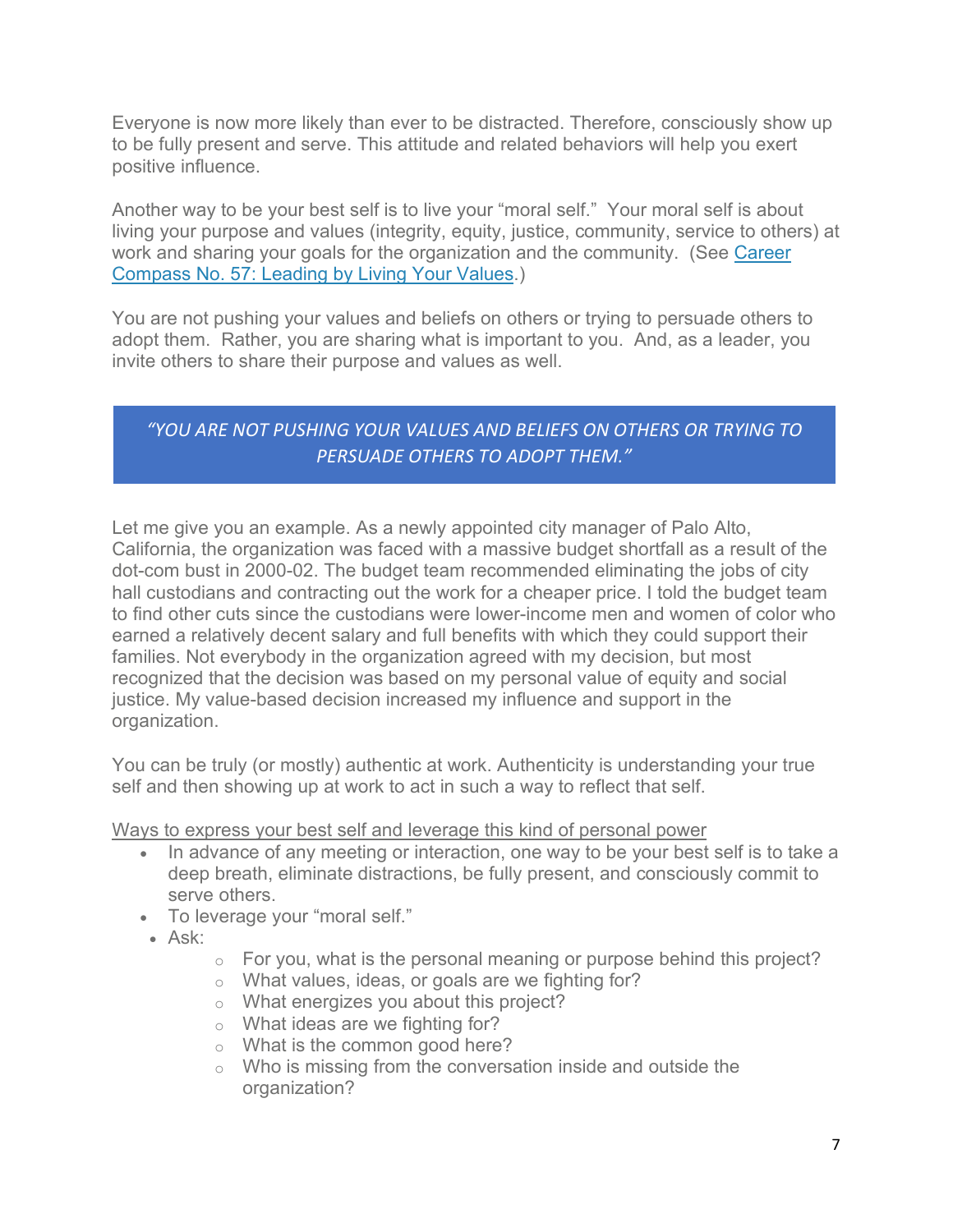- o What are the unintended consequences of our proposed action? (If your team is working with a developer to tear down blighted apartments in order to build luxury units, there are consequences for those displaced.)
- Share your purpose and values about the work or initiative
- Model behaviors and make decisions that support your values and beliefs

## **A Mini Case Study**

Let me provide a mini case study of creating and leveraging one's personal influence. During one of my tenures as city manager, I worked with an excellent executive assistant whose name was Marta. Marta was a quiet person but very committed to the organization and to her value of serving others.

To make a bigger difference in the organization and to serve others, Marta called together all the other administrative assistants (AAs) of the department heads in the organization for a monthly meeting. At every meeting, Marta would bring coffee and bagels and arrive early to informally socialize. She asked everyone to contribute items for the agenda, including any proposed policy or procedure changes, project updates, or challenges. Marta would also ask me or a department director to attend and provide

*"YOU WANT TO DEVELOP A PORTFOLIO OF DIFFERENT KINDS OF INFLUENCE."*

updates or receive input. She would also communicate the views of the administrative assistants to me as the city manager or to all the department heads at our executive team meetings. Through Marta's efforts, she gave voice to the AAs and the group became influential. It was obvious to all participants that Marta wanted to serve them and cared about them.

Marta thus built up a great deal of influence. She convened the group, developed a lot of relationships and connections in all the departments, and was able to use her relationship with me and other department heads for the good of the group. Marta did not gain influence due to any formal authority or expertise. Her influence grew out of connecting with others, using her referent power, and leveraging her best self.

## **Expanding Your Portfolio of Influence**

You need to embrace the opportunity to enhance your influence with others. Stop saying "I'm being ignored. I can't change anything." Rather, start asking "What small change might I make today in order to exert more influence for the good of the team?" (See Dan Rockwell, *Leadership Freak* blog, ["How to Find Freedom and Energy](https://leadershipfreak.blog/2020/10/05/how-to-find-freedom-and-energy-by-starting-again/)  [by Starting Again,](https://leadershipfreak.blog/2020/10/05/how-to-find-freedom-and-energy-by-starting-again/)" Oct. 15, 2020.)

Over time, you want to develop a portfolio of different kinds of influence. Some formal authority and technical expertise are valuable but you can lead without them. (See Wanda Wallace and David Creelman, ["Leading People When They Know More Than](https://hbr.org/2015/06/leading-people-when-they-know-more-than-you-do)  [You Do,](https://hbr.org/2015/06/leading-people-when-they-know-more-than-you-do)" *hbr.org*, June 18, 2015.) In addition to any authority or expertise, you want to